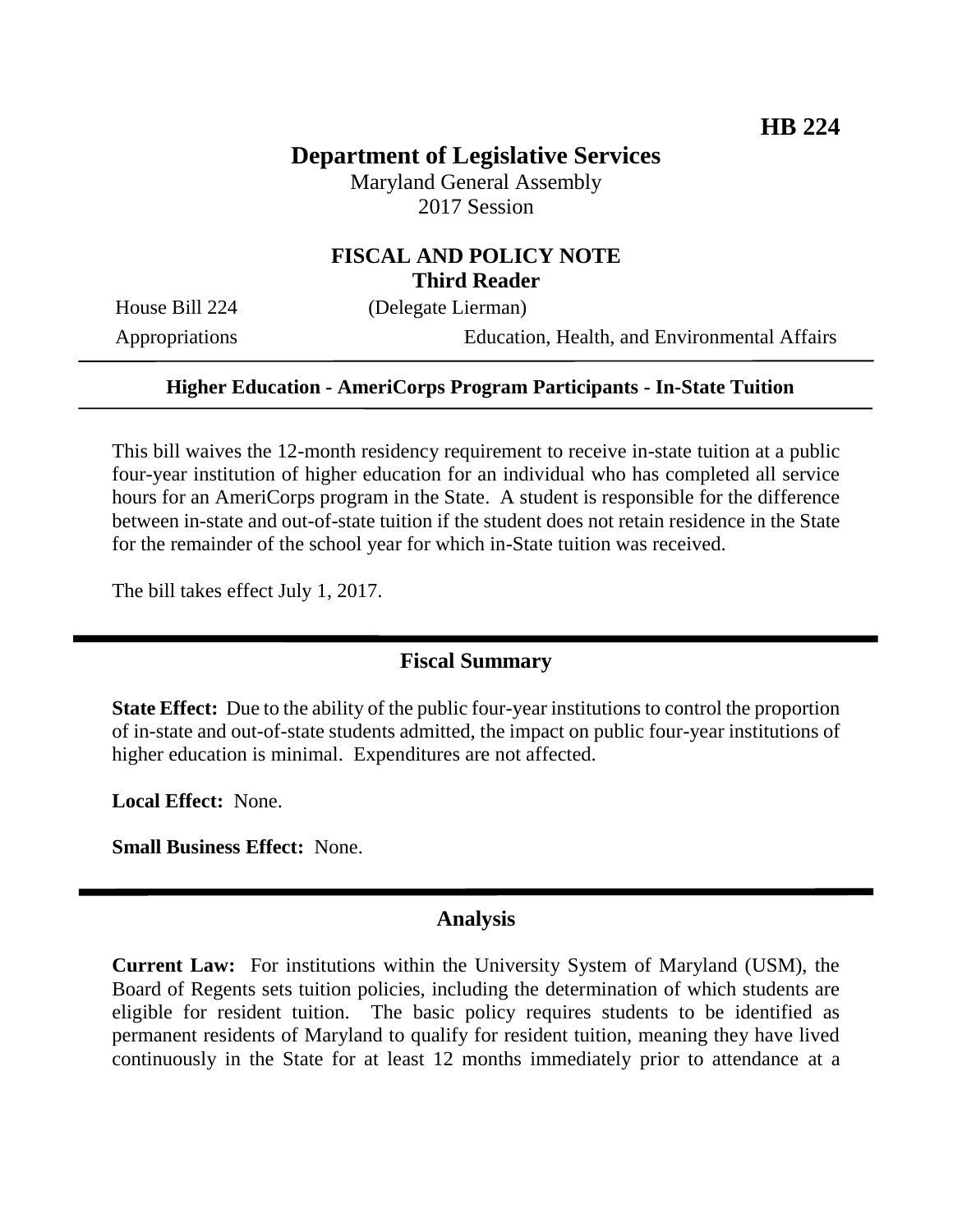USM institution. An individual who is residing in Maryland primarily for the purpose of attending an educational institution is not considered a permanent resident.

The Board of Regents of Morgan State University and the Board of Trustees of St. Mary's College of Maryland set tuition policies for those institutions. The policies for the institutions are very similar to the USM policies. Both institutions require one year of residency in Maryland to qualify for in-state tuition rates.

Specified individuals including specified active-duty members of the U.S. Armed Forces, their dependents, specified honorably discharged veterans, members of the Maryland National Guard, and individuals who qualify under the Dream Act are exempt from nonresident tuition.

**Background:** Nationwide more than 75,000 people serve in AmeriCorps each year. In 2016, approximately 1,800 individuals in Maryland served in AmeriCorps.AmeriCorps comprises three main programs: AmeriCorps Volunteers in Service to America (VISTA); AmeriCorps National Civilian Community Corps (NCCC); and AmeriCorps State and National. Each type of AmeriCorps program has specific service requirements that range between 300 and 1,700 hours.

AmeriCorps VISTA was founded in 1965 as a national service program to fight poverty in America. In 1993, VISTA was incorporated into the AmeriCorps network of programs. AmeriCorps VISTA members make a year-long, full-time commitment to serve on a specific project at a nonprofit organization or public agency to build the organizational, administrative, and financial capacity of organizations that fight illiteracy**,** improve health services**,** foster economic development**,** and otherwise assist low-income communities**.** In addition to the year-long VISTA program, there is an AmeriCorps VISTA Summer Associates program that offers associates the opportunity to engage through an existing AmeriCorps VISTA project for 8 to 10 weeks.

Founded in 1993, the AmeriCorps NCCC program is a full-time residential program for men and women ages 18 to 24 to address community needs and respond to disasters. The program is divided into the traditional corps and the FEMA Corps. Members serve between 10 and 12 months.

AmeriCorps State and National supports a wide range of local service programs through grants provided to a network of local and national organizations and agencies committed to using national service to address critical community needs in education, public safety, health, and the environment. AmeriCorps State and National members generally serve between 300 and 1,700 hours over one year.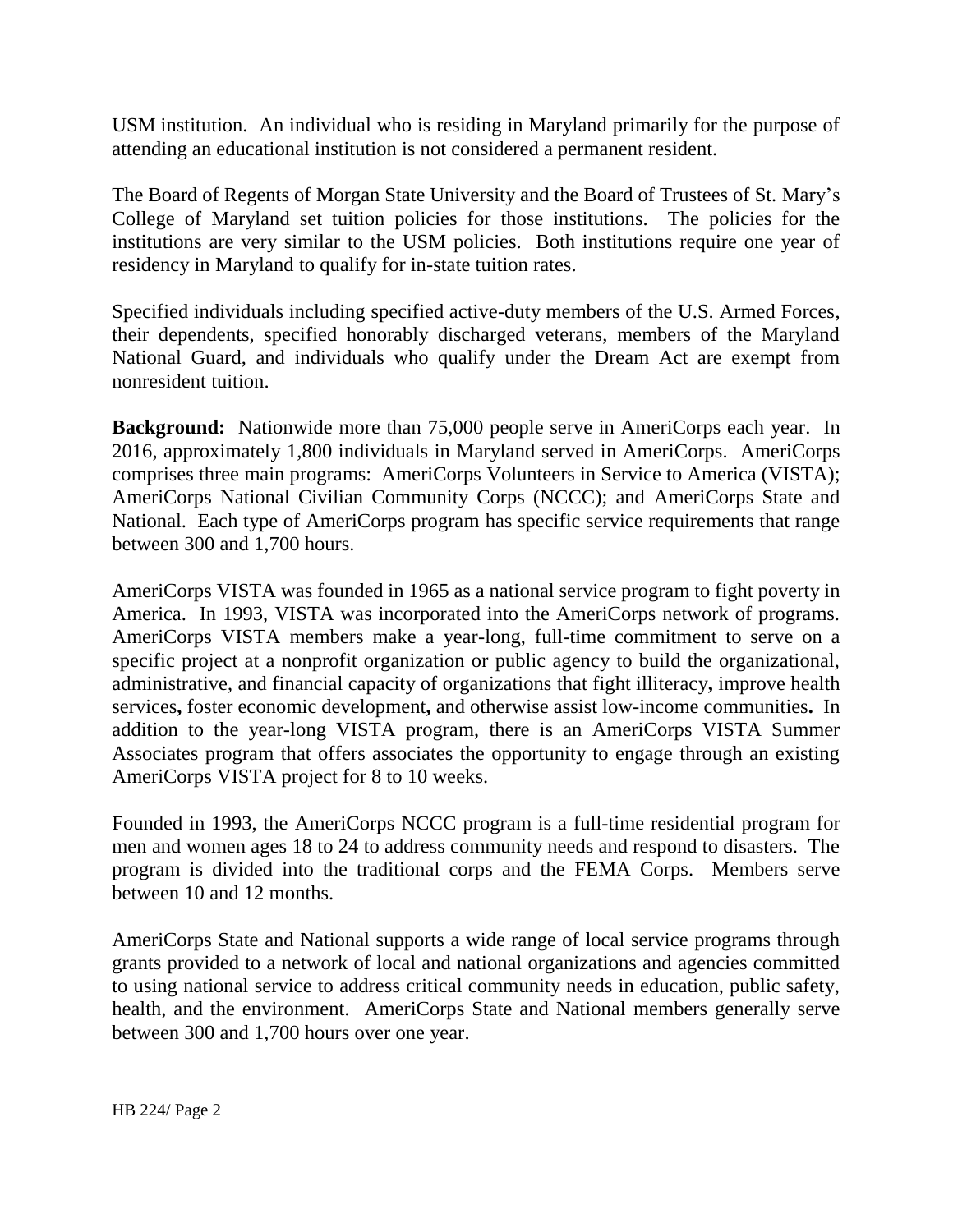During their period of service, AmeriCorps members receive a modest stipend and health care. Upon completion, they are eligible for Segal AmeriCorps Education Awards that they can use to help pay for college or student loans. The Segal AmeriCorps Education Awards amount depends on the term of service and in 2016 ranged from \$1,230 for an AmeriCorps VISTA summer associate to \$5,815 for an AmeriCorps member who completed 1,700 hours.

The Governor's Office of Service and Volunteerism announced that, for the 2016-2017 grant year, 19 Maryland organizations received \$4.4 million in AmeriCorps grants from the Corporation for National and Community Service. This funding is for the AmeriCorps State programs.

## *Maryland Tuition Rates*

Proposed fall 2017 in-state and out-of-state tuition and fee rates for full-time undergraduates at public four-year institutions are shown in **Exhibit 1.** The difference between in-state and out-of-state for fall 2017 tuition ranges from almost \$23,200 at University of Maryland, College Park (UMCP) to almost \$6,200 at the University of Maryland University College (UMUC). The difference between the rates using the simple average is almost \$11,600.

USM Board of Regents Policy on Undergraduate Admissions (III-4.00) limits out-of-state undergraduate enrollment to no more than 30% of each institution's total undergraduate enrollment, excluding UMUC and students enrolled exclusively in distance education programs.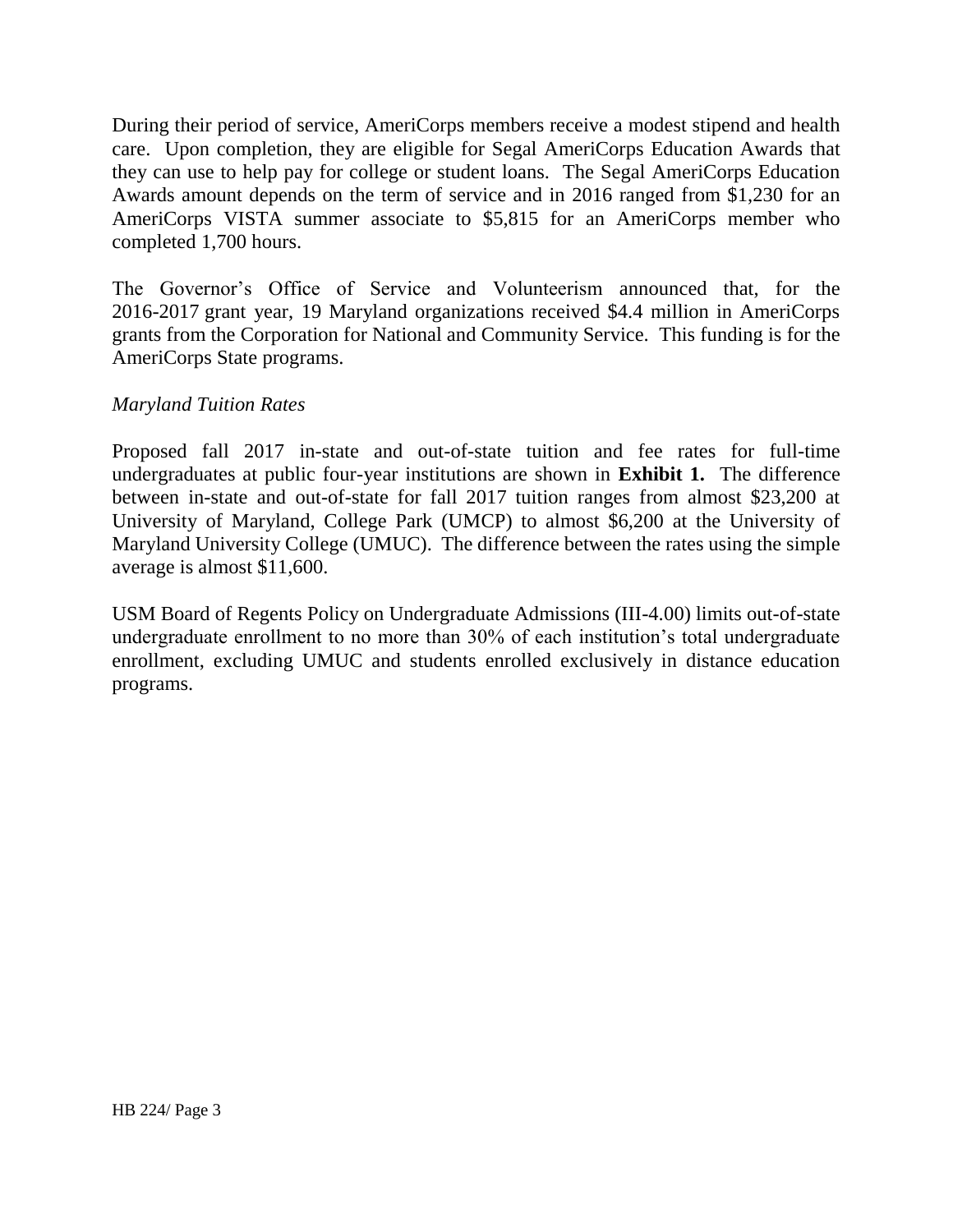## **Exhibit 1 In-state and Out-of-state Undergraduate Tuition at Public Four-Year Institutions Proposed Fall 2017 Rates**

| <b>Institution</b>                                     | <b>In-state</b> | Out-of-state | <b>Difference</b> |
|--------------------------------------------------------|-----------------|--------------|-------------------|
| University System of Maryland Institutions             |                 |              |                   |
| University of Maryland, College Park                   | \$8,481         | \$31,672     | \$23,191          |
| <b>Bowie State University</b>                          | 5,427           | 16,016       | 10,589            |
| <b>Towson University</b>                               | 6,692           | 18,684       | 11,992            |
| University of Maryland Eastern Shore                   | 5,207           | 14,951       | 9,744             |
| Frostburg State University <sup>1</sup>                | 6,468           | 19,816       | 13,348            |
| <b>Coppin State University</b>                         | 4,468           | 10,616       | 6,148             |
| University of Baltimore                                | 6,742           | 19,356       | 12,614            |
| Salisbury University                                   | 6,982           | 16,020       | 9,038             |
| University of Maryland University College <sup>2</sup> | 8,690           | 14,970       | 6,280             |
| University of Maryland Baltimore County                | 8,368           | 22,511       | 14,143            |
| <b>Other Public Four-year Institutions</b>             |                 |              |                   |
| <b>Morgan State University</b>                         | 5,264           | 15,330       | 10,066            |
| St. Mary's College of Maryland                         | 11,646          | 26,634       | 14,988            |

<sup>1</sup> Frostburg State University has a separate, lower out-of-state rate for non-Maryland students from within 120 miles of campus.

<sup>2</sup> Based on 30 credit hours

Notes: Rates are pending final approval.

Source: Morgan State University; St. Mary's College of Maryland; University System of Maryland; Department of Legislative Services

**State Fiscal Effect:** Public four-year institutions have considerable autonomy over admissions and generally maintain fairly stable proportions of in-state and out-of-state students. The bill does not affect that autonomy. Therefore, despite the differences in tuition levels for in-state and out-of-state students, tuition revenues at most institutions are not materially affected. As long as there are no major adjustments to the proportion of students who qualify for in-state tuition, institutions can adjust admissions to avoid any significant loss of tuition revenue.